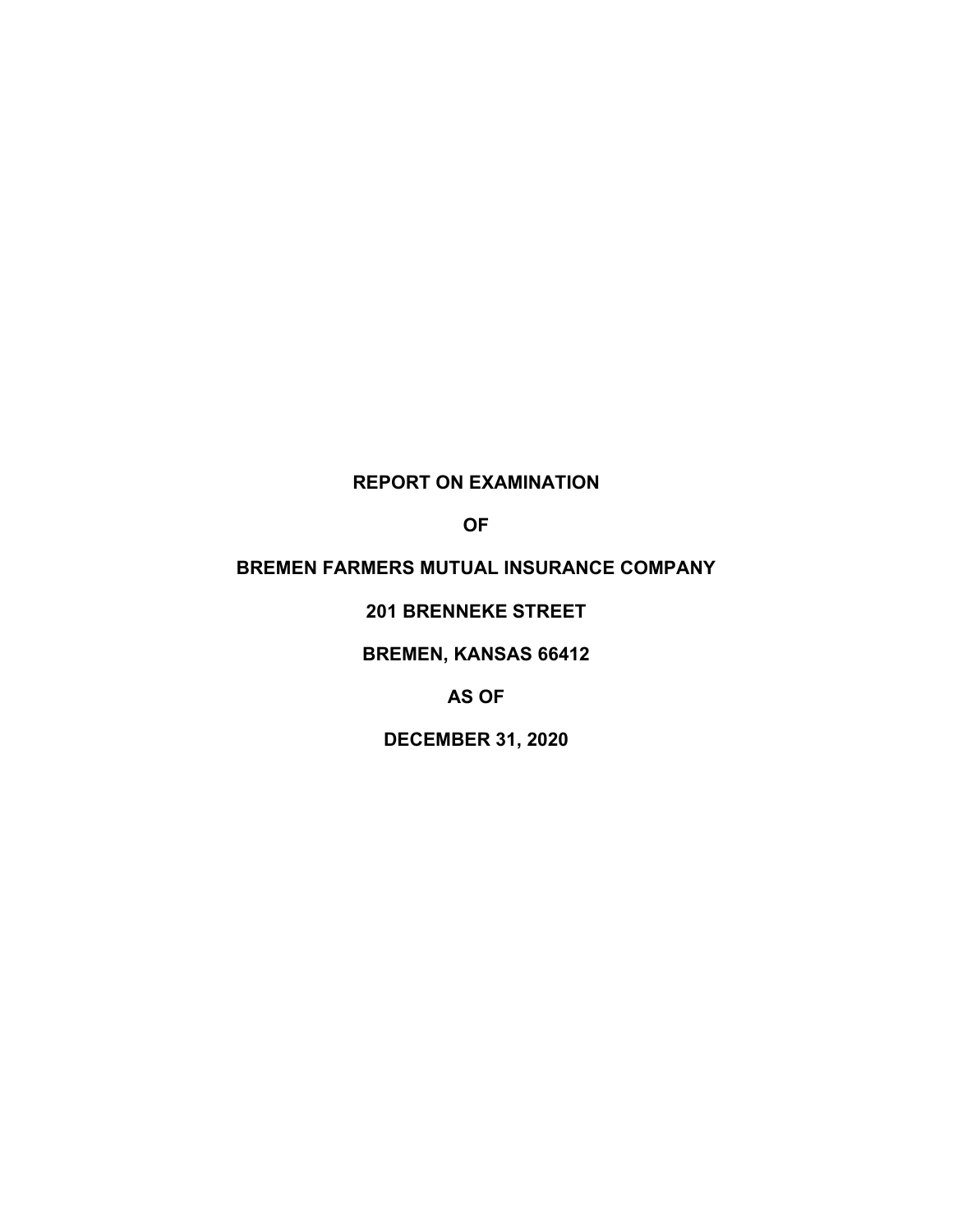# **TABLE OF CONTENTS**

## **SUBJECT**

## **PAGE NUMBER**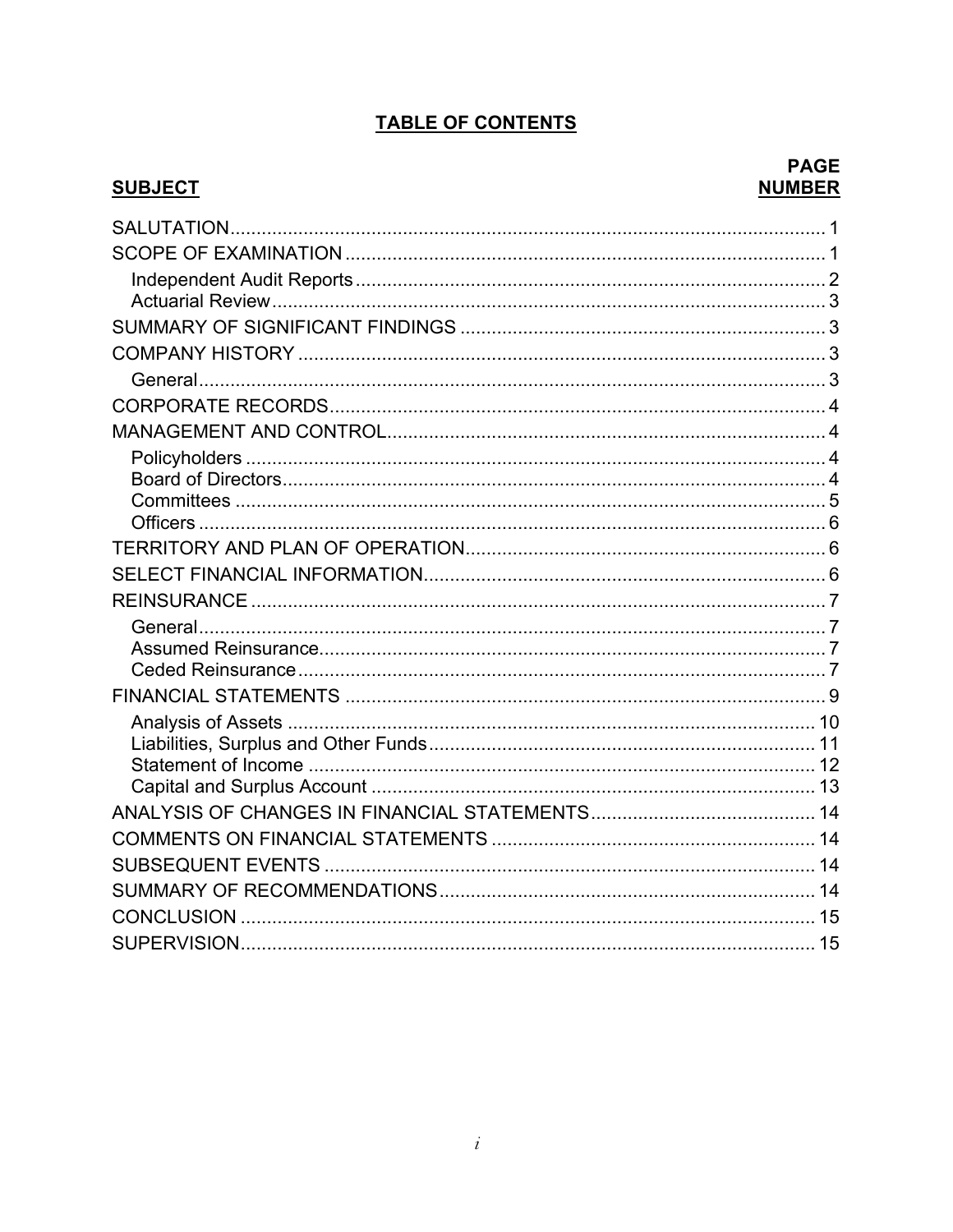Bremen, Kansas December 7,2021

Honorable Vicki Schmidt Commissioner of Insurance Kansas Insurance Department 1300 SW Arrowhead Rd. Topeka, Kansas 66604

Dear Commissioner:

In accordance with your authorization and pursuant to K.S.A. 40-222*,* an examination has been conducted of the financial condition and business affairs of:

### **BREMEN FARMERS MUTUAL INSURANCE COMPANY**

with its statutory home and main administrative office at:

## **201 BRENNEKE STREET BREMEN, KANSAS 66412**

hereinafter referred to as "the Company" or "Bremen". The following report on such examination is respectfully submitted.

## **SCOPE OF EXAMINATION**

The examiners performed a single-state financial examination of Bremen, a Kansas domiciled property and casualty insurance company. The last examination covered the five-year period from January 1, 2012, through December 31, 2016. This examination covers the four-year period from January 1, 2017, through December 31, 2020.

The examination was conducted in accordance with the rules, regulations, and directives of the Kansas Insurance Department ("Department") and the observed guidelines and procedures contained in the National Association of Insurance Commissioners ("NAIC") *Financial Condition Examiners Handbook* ("Handbook")*.* The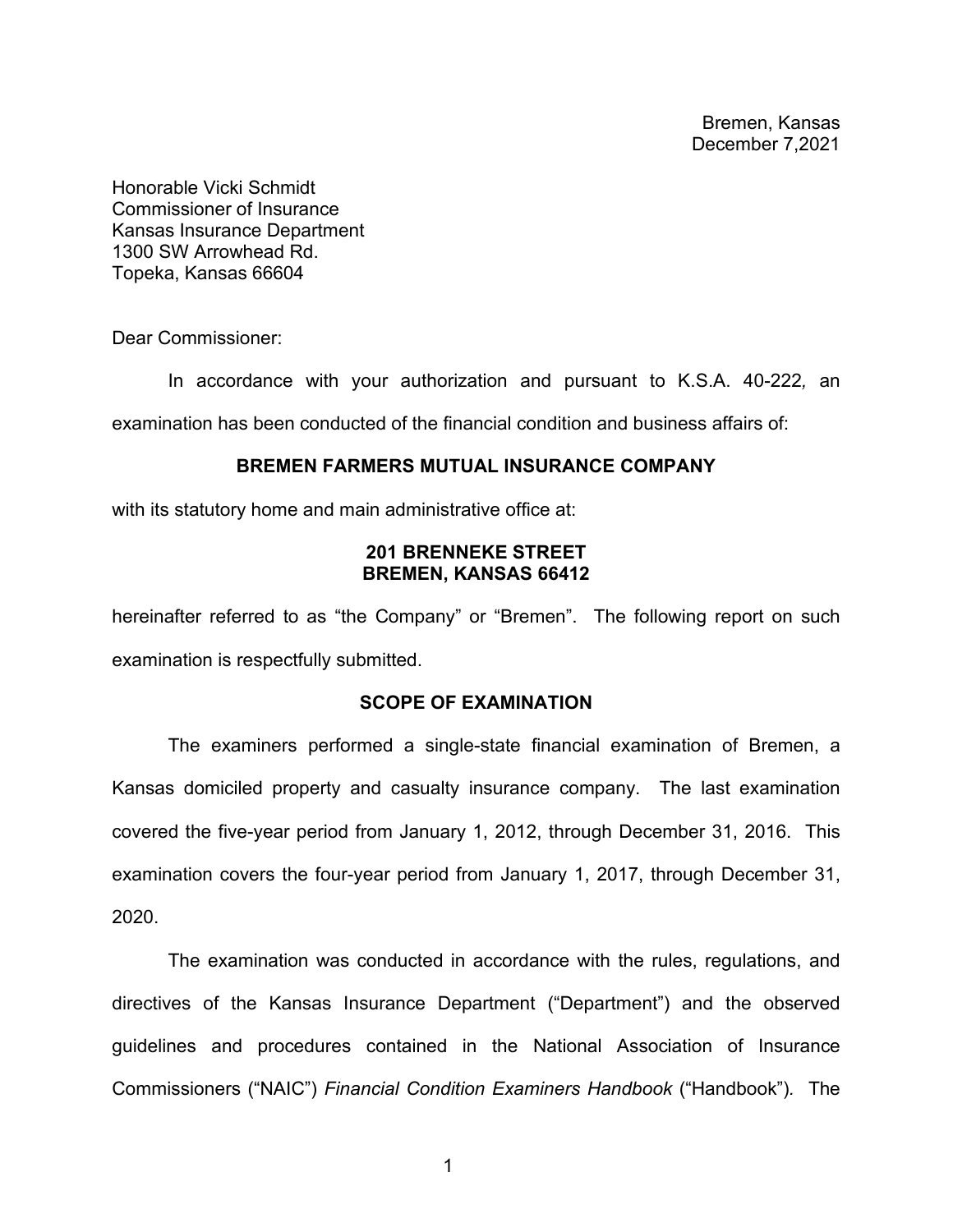Handbook requires the examiners plan and perform the examination to evaluate the financial condition, assess corporate governance, identify current and prospective risks of the Company, and evaluate system controls and procedures used to mitigate those risks. An examination also includes identifying and evaluating significant risks that could cause an insurer's surplus to be materially misstated both currently and prospectively.

All accounts and activities of the Company were considered in accordance with the risk-focused examination process. This may include assessing significant estimates made by management and evaluating management's compliance with Statutory Accounting Principles. The examination does not attest to the fair presentation of the financial statements included herein. If, during the examination an adjustment is identified, the impact of such adjustment is documented separately following the Company's financial statements.

This examination report includes significant findings of fact, as mentioned in K.S.A. 40-222, and general information about the insurer and its financial condition. There may be other items identified during the examination that, due to their nature (e.g., subjective conclusions, proprietary information, etc.), are not included within the examination report but separately communicated to other regulators and/or the Company.

#### **Independent Audit Reports**

The financial statements of the Company were audited by Summers, Spencer & Company, P.A., of Shawnee, Kansas, for the years ending December 31, 2017, through December 31, 2020. In each of the years under examination, the auditors concluded that the financial statements of the Company present fairly, in all material respects, the admitted assets, liabilities and policyholders' surplus of the Company, the results of its

2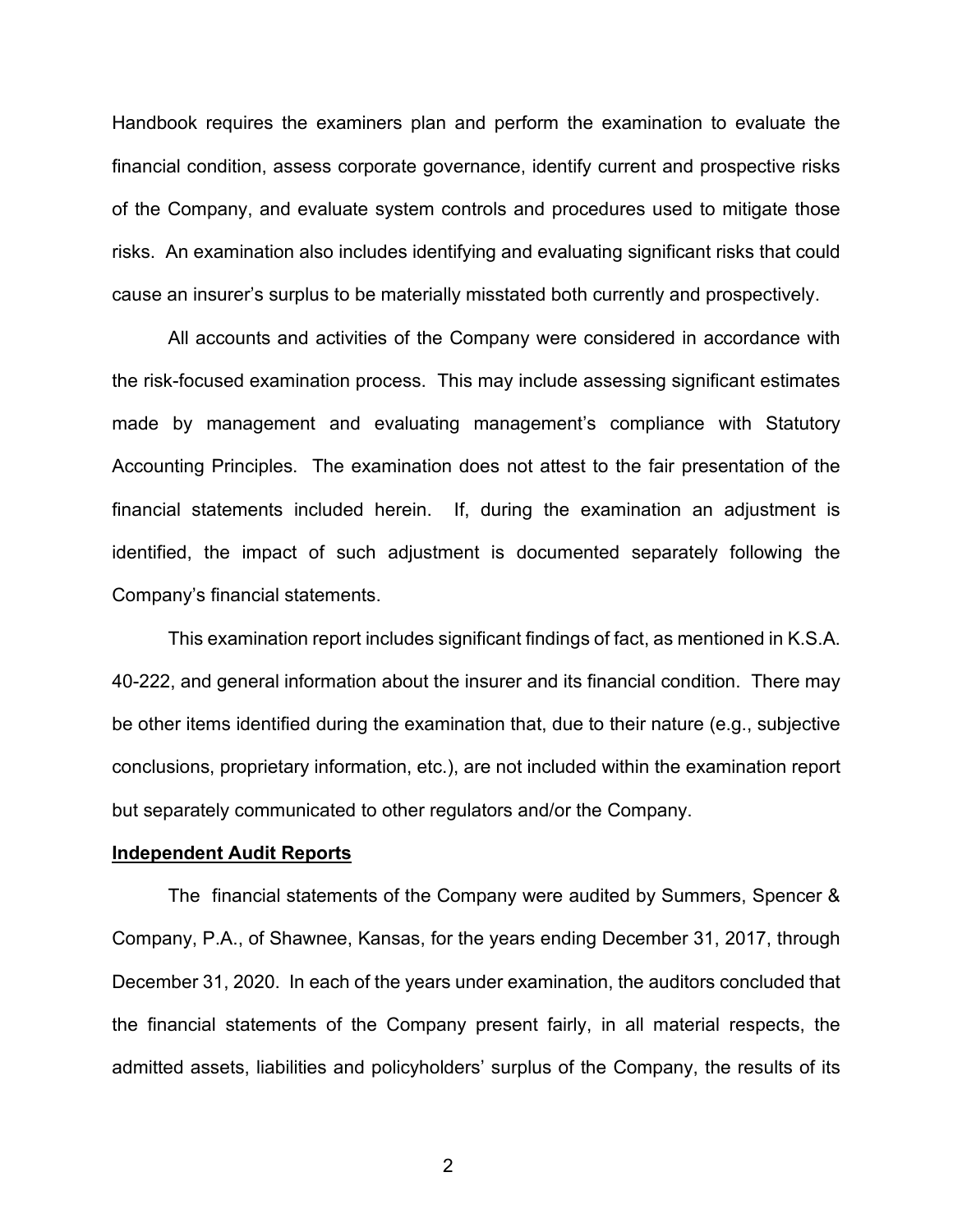operations, and its cash flows in accordance with the accounting practices prescribed or permitted by the Department.

The independent auditor's work papers were reviewed and analyzed by the examiners. Significant reliance was placed on select work papers obtained from the independent auditor.

#### **Actuarial Review**

The Department retained the services of Madison Consulting Group, Inc. ("MCG"), of Madison, Georgia, to perform a review of the Company's actuarial practices and reserves held as of December 31, 2020. MCG's review consisted of evaluating certain assumptions, methodologies, and calculations utilized by the Company in setting up the reserves.

#### **SUMMARY OF SIGNIFICANT FINDINGS**

No significant findings were noted during the course of the examination.

#### **COMPANY HISTORY**

### **General**

The Company was first organized in 1878 as the Friendly Fire Society in Bremen, Kansas. The Company was incorporated and commenced business under the laws of the State of Kansas on March 26, 1888, to write fire, lightning, and windstorm insurance coverage. Charter amendments expanded underwriting facilities to include loss or damage to buildings by hail in December 1940, and multiple lines in January 1951. In 1989 the Company amended its articles of incorporation to allow operation under K.S.A. 40-1201.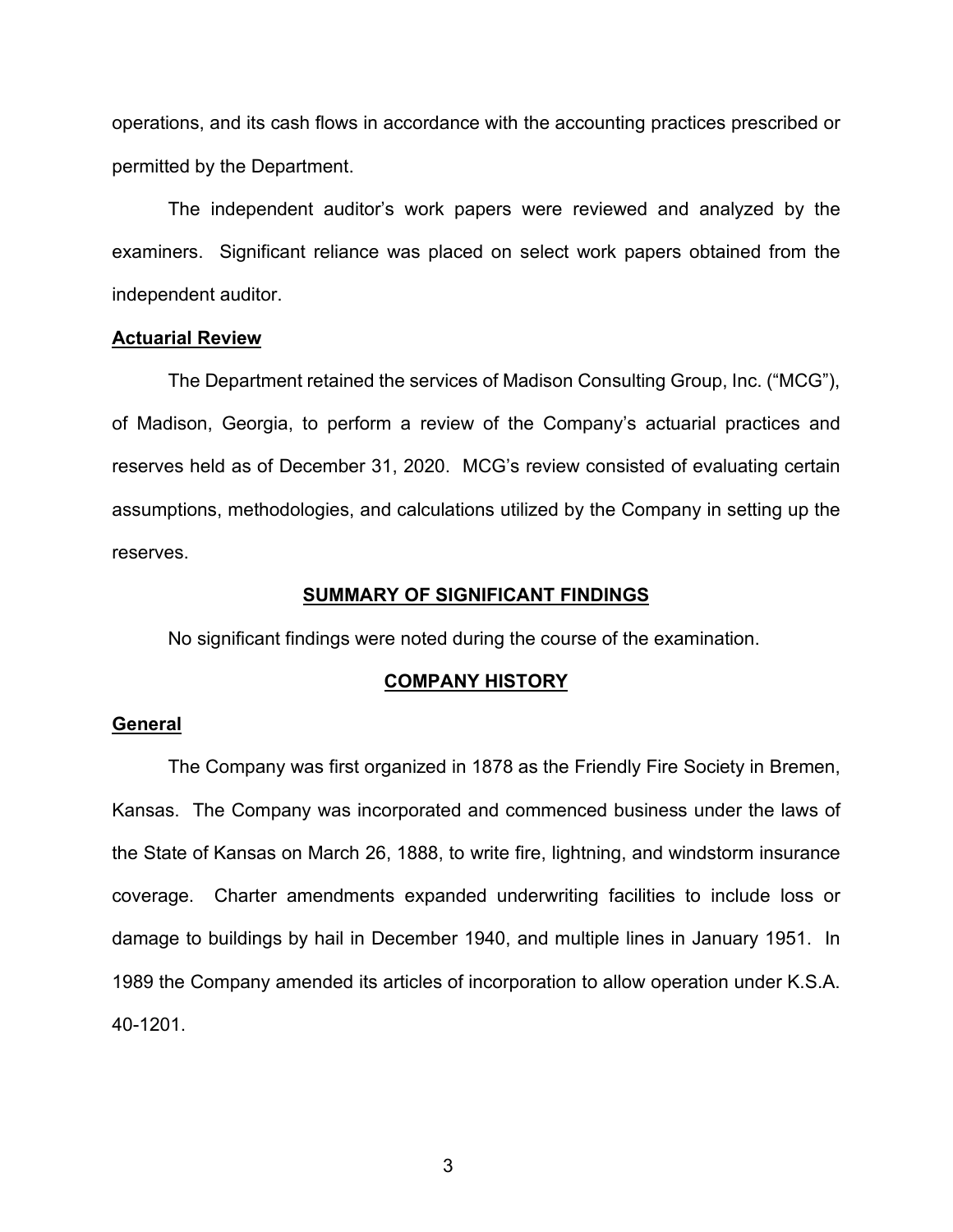#### **CORPORATE RECORDS**

The Company's articles of incorporation and bylaws were reviewed. No changes to the articles of incorporation or the bylaws were made during the period under examination.

### **MANAGEMENT AND CONTROL**

### **Policyholders**

Article III of the Company's bylaws provides that: "An annual meeting will be held on the fourth Tuesday in January at 10:00 o'clock A.M. at the principal office of the company in the city of Bremen, Kansas."

Article III of the Company's bylaws also provides that: "Members present at the Annual meeting or any special meeting in person or by proxy shall constitute a quorum to transact such business of the company as may come before the meeting."

Article III of the Company's bylaws additionally provides that: "Every person insured shall be entitled to as many votes as there are directors to be elected."

#### **Board of Directors**

Article IV of the Company's bylaws provides that: "The business of the corporation shall be conducted by the Board of Directors. This Board shall consist of not less than five (5) nor more than twenty-five (25)."

Directors shall be elected for a term of three years, and not more than one third of the entire number shall be elected at any one annual meeting, except it be to fill a vacancy caused by the death, removal or resignation from office of a member of the Board.

Any vacancy in the Board shall be filled by the remaining members until the next annual meeting of the policyholders, at which time a successor shall be elected to fill the unexpired term.

4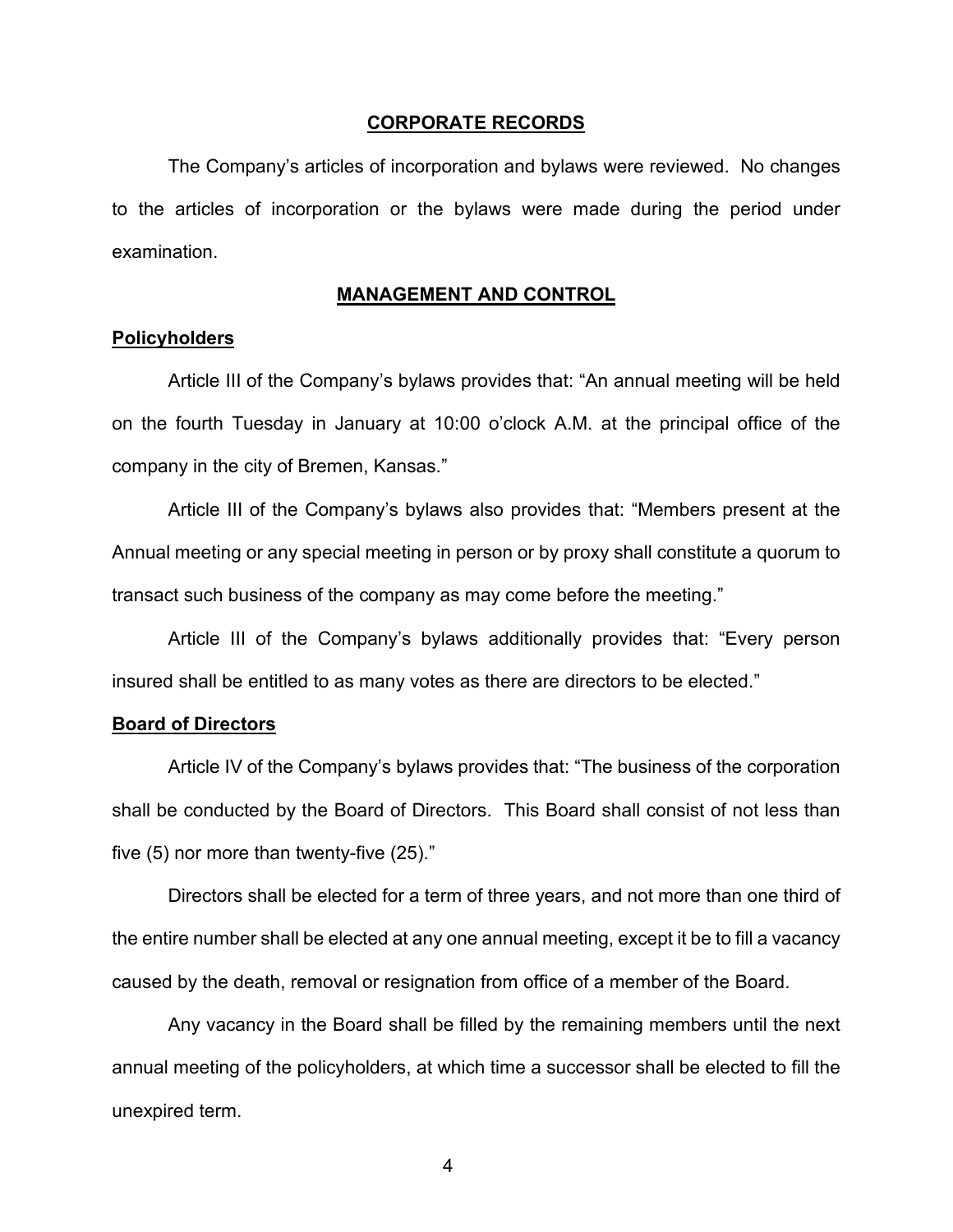The Board members elected and serving as of December 31, 2020, were as follows:

| <b>Director</b>     | <b>Position(s) Held</b>                                                                     |
|---------------------|---------------------------------------------------------------------------------------------|
| Kirk C. Bradford    | CEO, Retired<br>Citizens State Bank                                                         |
| Alan W. Bruna       | Owner<br><b>Bruna Implement Company</b>                                                     |
| Timothy K. Davis    | Owner<br>United First Agency, Inc.                                                          |
| Wayne D. Friedrichs | <b>Former President, Retired</b><br>Bremen Farmers Mutual Insurance Company                 |
| Curtis J. Holle     | <b>President and Treasurer</b><br>Bremen Farmers Mutual Insurance Company                   |
| Gary L. Holle       | <b>Chairman of the Board and Prior President</b><br>Bremen Farmers Mutual Insurance Company |
| Steven W. Meier     | Vice President, Claims<br>Bremen Farmers Mutual Insurance Company                           |

## **Committees**

Article IV of the Company's bylaws provides for an Executive Committee and in

2016, the Board of Directors approved the formation of an Audit Committee.

Board members appointed and serving in each of the committees at year-end,

## 2020, were as follows:

| <b>Executive Committee</b> | <b>Audit Committee</b> |
|----------------------------|------------------------|
| Gary L. Holle              | Gary L. Holle          |
| Steve W. Meier             | Steve W. Meier         |
| Wayne D. Friedrichs        | Wayne D. Friedrichs    |
| Curtis J. Holle            | Curtis J. Holle        |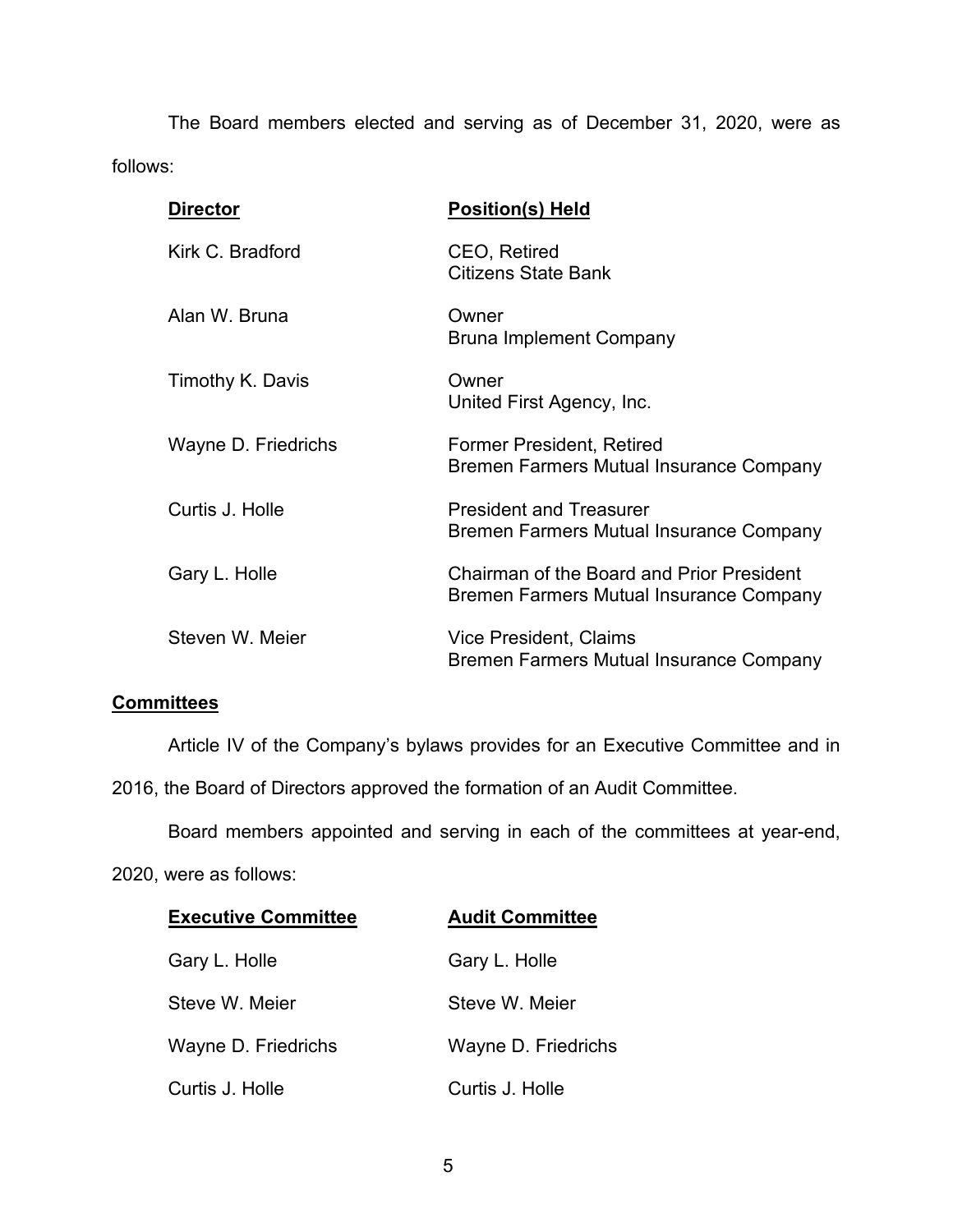### **Officers**

Article IV of the Company's bylaws provides that: "The directors shall, within five days after each annual meeting, elect a President, Vice-President(s), Secretary, Treasurer, Chairman of the Board, and an Executive Committee. An Assistant Secretary may also be elected."

The Officers elected and serving as of December 31, 2020, were as follows:

| <b>Officer</b>  | <b>Position(s) Held</b>        |
|-----------------|--------------------------------|
| Gary L. Holle   | <b>Chairman of the Board</b>   |
| Curtis J. Holle | <b>President and Treasurer</b> |
| Vicki E. Ryser  | Secretary                      |
| Steve W. Meier  | Vice-President, Claims         |

### **TERRITORY AND PLAN OF OPERATION**

As of December 31, 2020, the Company is only authorized to transact business in Kansas. The Company's product lines are distributed by independent agents throughout Kansas.

As of December 31, 2020, the Company's largest lines of business by direct written premium were farmowners multiple peril 41.2%, homeowners multiple peril 38.9%, and allied lines at 14.2%. The remaining 5.7% represented fire and inland marine.

#### **SELECT FINANCIAL INFORMATION**

The exhibit below shows the Company's financial results for the period of December 31, 2017, through December 31, 2020. The financial growth amounts were obtained from annual statements filed by the Company.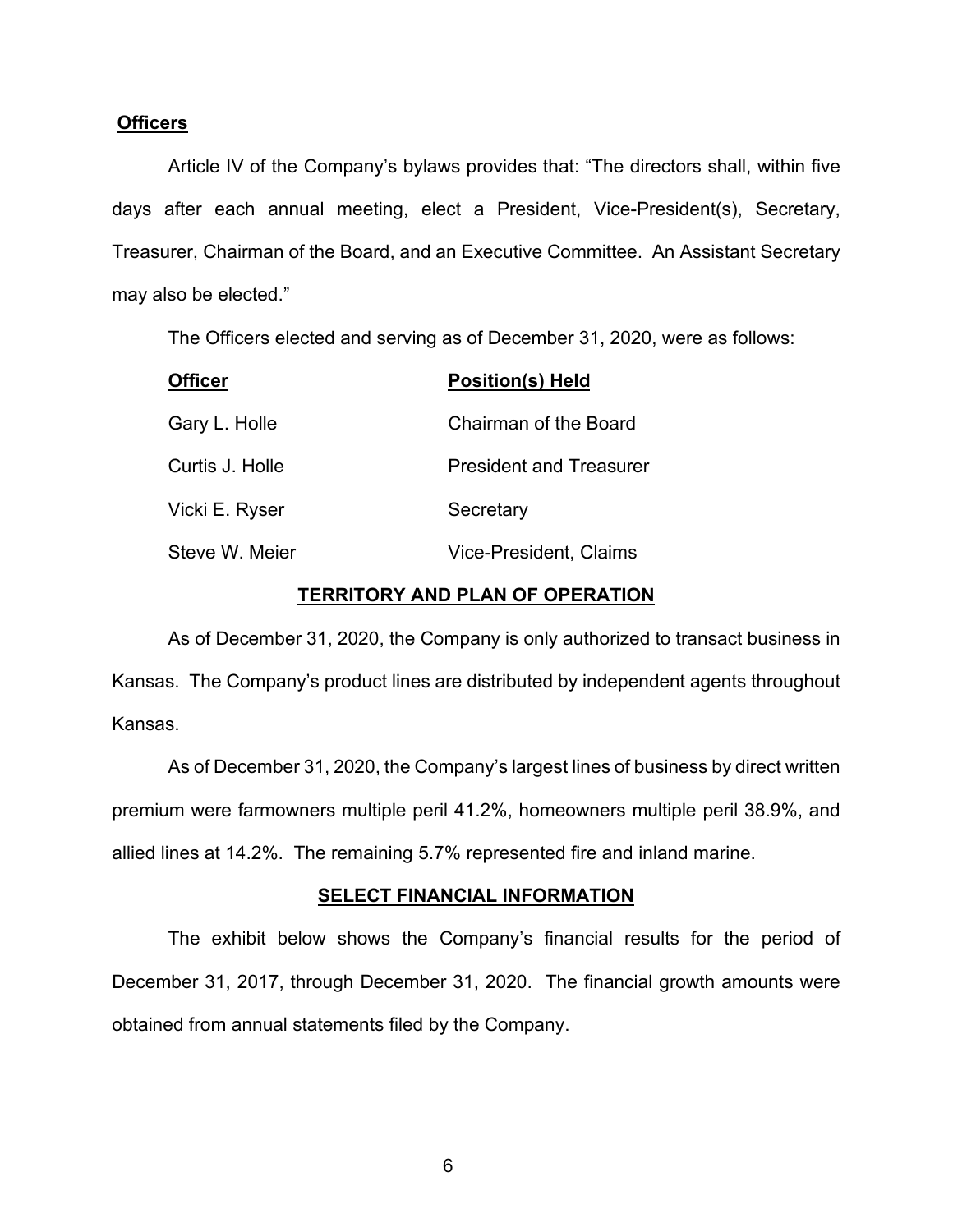|                              | 2016     | 2017     | 2018     | 2019     | 2020     |
|------------------------------|----------|----------|----------|----------|----------|
| (in \$000)                   |          |          |          |          |          |
| <b>Admitted Assets</b>       | \$43.998 | \$44,641 | \$47,677 | \$51,850 | \$61,049 |
| Liabilities                  | 22.992   | 22.011   | 21,349   | 21,492   | 21,897   |
| <b>Capital and Surplus</b>   | 21,007   | 22,630   | 26,328   | 30,358   | 39,152   |
| Net Underwriting Gain/(Loss) | 4,402    | 1,323    | 3,914    | 2,489    | 6,013    |
| Net Income                   | 3,930    | 2,012    | 3,862    | 3,328    | 7,572    |
| Net Premiums Written         | 25,876   | 25,866   | 25,565   | 25,200   | 24,754   |

## **REINSURANCE**

## **General**

The Company's premium activity on a direct written, assumed, and ceded basis for the period under examination is detailed below:

| $(S000$ omitted)              |          |          |          |          |
|-------------------------------|----------|----------|----------|----------|
| <b>Premium Type</b>           | 2017     | 2018     | 2019     | 2020     |
| <b>Direct Written Premium</b> | \$31,130 | \$31,010 | \$30,542 | \$29,830 |
| <b>Reinsurance Assumed</b>    |          |          | 142      | 223      |
| <b>Reinsurance Ceded</b>      | (5.264)  | (5.445)  | (5.484)  | (5,299)  |
| <b>Net Premiums Written</b>   | \$25,866 | \$25,565 | \$25,200 | \$24,754 |

## **Assumed Reinsurance**

Beginning in 2019, Bremen started assuming business from Regional Reciprocal Catastrophe Pool ("RRCP"), a catastrophe pool created by five insurance companies. RRCP's maximum capacity is \$60 million when fully subscribed; however, at December 31, 2020, \$17.6 million of its capacity was subscribed. RRCP is managed by Mutual Re, a Cherry Bell Valley, IL, insurance agency.

## **Ceded Reinsurance**

As of December 31, 2020, the Company's reinsurance program includes the following types of coverage: property aggregate stop loss, multi-line excess of loss, property catastrophe excess of loss, property coded per risk excess of loss and multiple line clash and contingency excess of loss.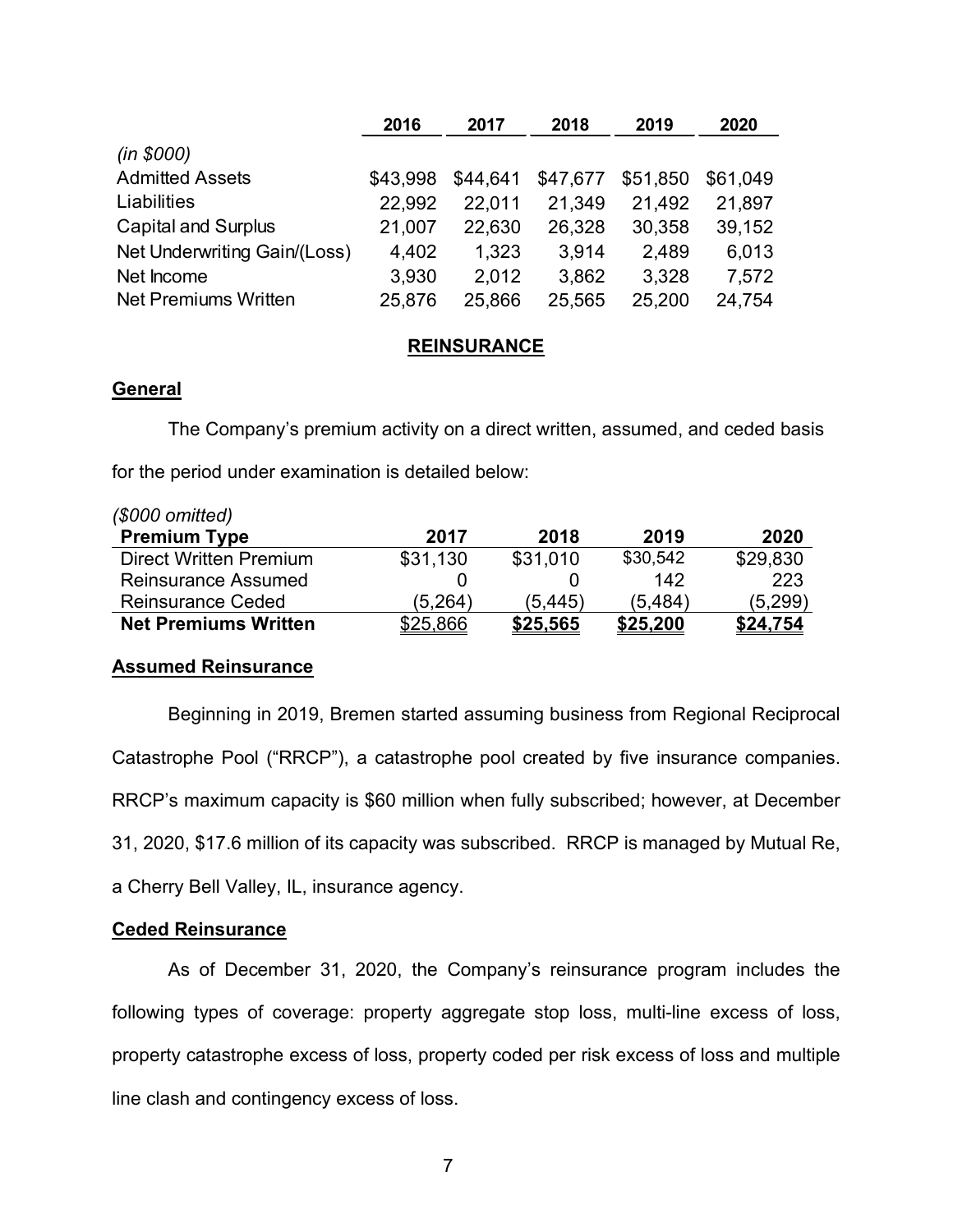The Company maintains a multi-line excess of loss agreement which covers both property and casualty lines. The Company's retention under this agreement is \$125,000. The agreement consists of two layers which cover up to \$1,000,000 for property lines and \$1,200,000 for casualty lines.

The Company is also reinsured by the following coverages:

- Multiple line clash and contingency excess of loss reinsurance agreement which covers both property and casualty lines. The agreement provides coverage of \$1,000,000 in excess of \$1,000,000 retention for property lines and \$1,200,000 for casualty lines.
- Property per risk excess of loss agreement which provides \$3,400,000 of coverage on property risks in excess of \$1,000,000.
- Property catastrophe excess of loss treaty agreement which consists of two layers and covers up to \$28,500,000 in excess of the Company's retention of \$1,500,000.
- Property catastrophe excess of loss treaty agreement that provides a third layer of coverage up to \$10,000,000 in excess of the Company's retention of \$30,000,000.
- Property aggregate excess of loss agreement which covers up to \$4,000,000 should the Company exceed a 75% loss ratio on subject business in the period defined in the agreement.

The Company is contingently liable for all reinsurance losses ceded to others. This contingent liability would become an actual liability in the event that an assuming reinsurer fails to perform its obligations under the reinsurance contract.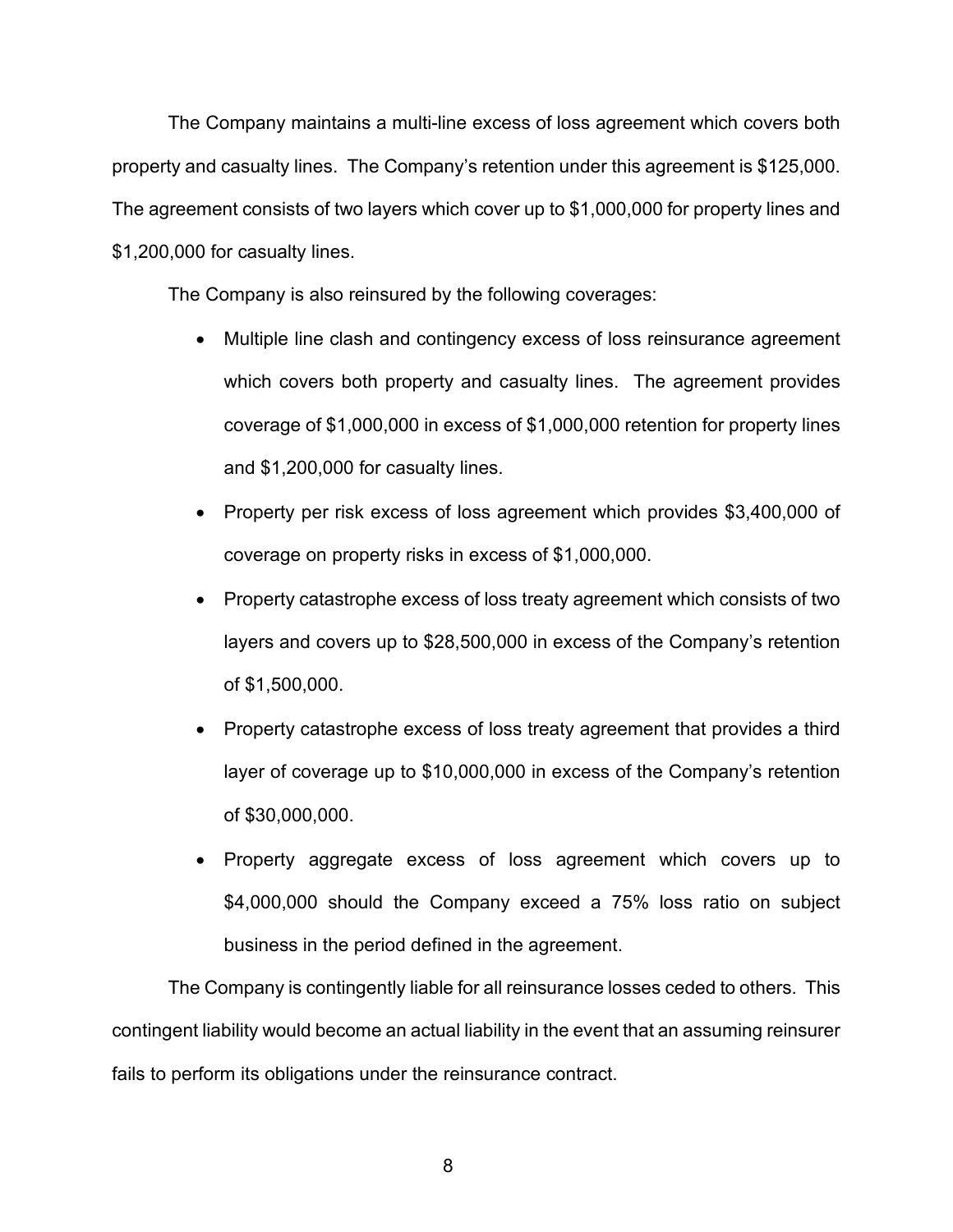## **FINANCIAL STATEMENTS**

The following financial statements are based on the statutory financial statements filed by the Company with the Department and present the financial condition of the Company for the period ending December 31, 2020. Any accompanying comments on financial statements reflect any examination adjustments to the amounts reported in the Annual Statement and should be considered an integral part of the financial statements.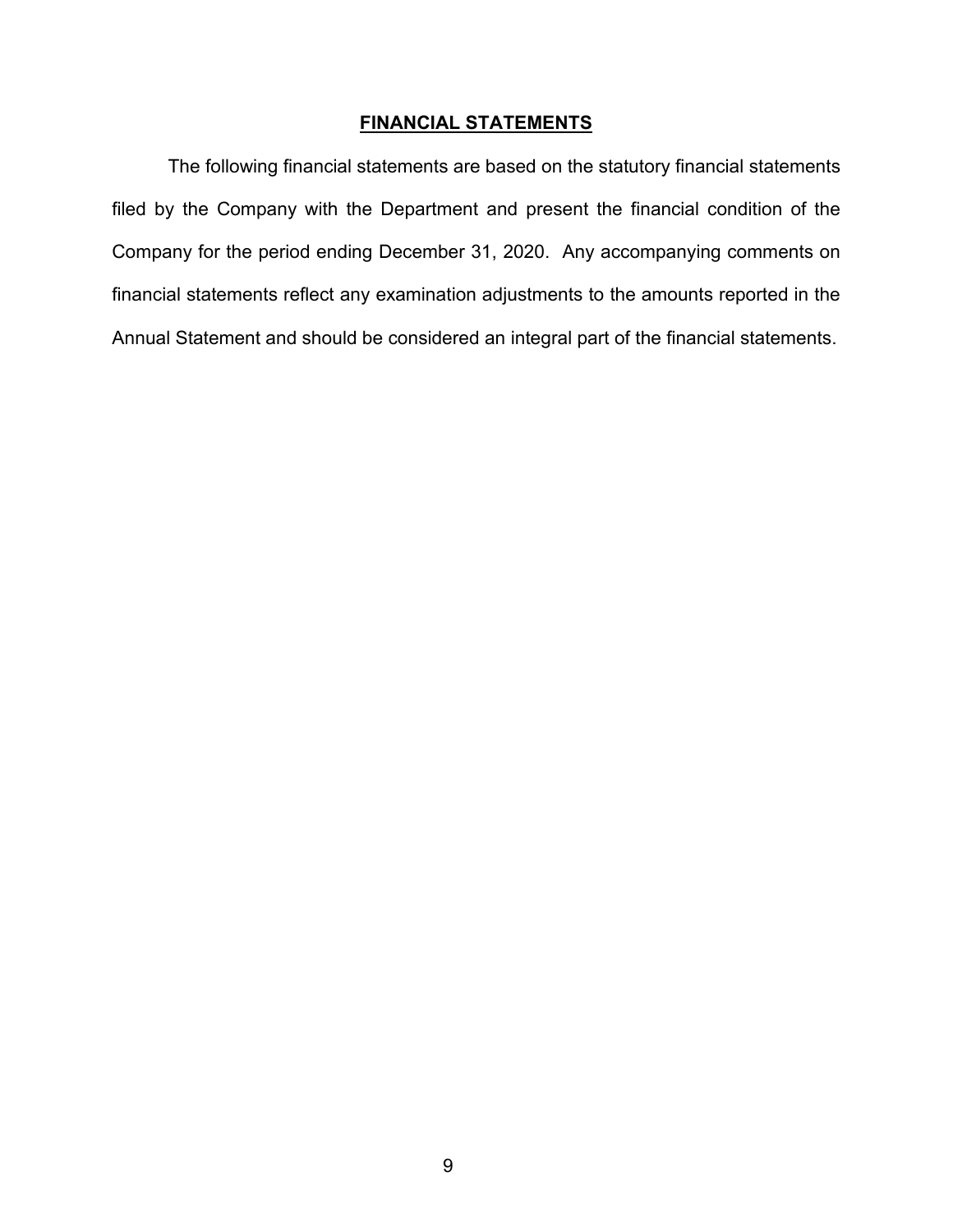# **BREMEN FARMERS MUTUAL INSURANCE COMPANY ANALYSIS OF ASSETS AS OF DECEMBER 31, 2020**

|                                        |               | <b>Assets</b> | <b>Net Admitted</b> |
|----------------------------------------|---------------|---------------|---------------------|
|                                        | <b>Assets</b> | Nonadmitted   | Assets              |
|                                        |               |               |                     |
| <b>Bonds</b>                           | \$44,474,432  |               | \$44,474,432        |
| Common stocks                          | 7,336,292     |               | 7,336,292           |
| Real estate                            | 104,832       |               | 104,832             |
| Cash and short-term investments        | 2,321,712     |               | 2,321,712           |
| Investment income due & accrued        | 236,171       |               | 236,171             |
| Uncollected premiums and agents'       |               |               |                     |
| balances in the course of collection   | 3,175         |               | 3,175               |
| Deferred premiums, agents' balances    |               |               |                     |
| in course of collection                | 4,067,157     |               | 4,067,157           |
| Amounts recoverable from reinsurers    | 410,226       |               | 410,226             |
| Current federal and foreign income tax |               |               |                     |
| recoverable                            | 1,350,000     |               | 1,350,000           |
| Net deferred tax asset                 | 643,376       |               | 643,376             |
| EDP equipment and software             | 311,009       | 304,041       | 6,968               |
| Furniture and equipment                | 9,264         | 9,264         |                     |
| Aggregate write-ins for other than     |               |               |                     |
| invested assets                        | 94,589        |               | 94,589              |
| <b>Total assets</b>                    | \$61,362,235  | \$<br>313,305 | \$61,048,930        |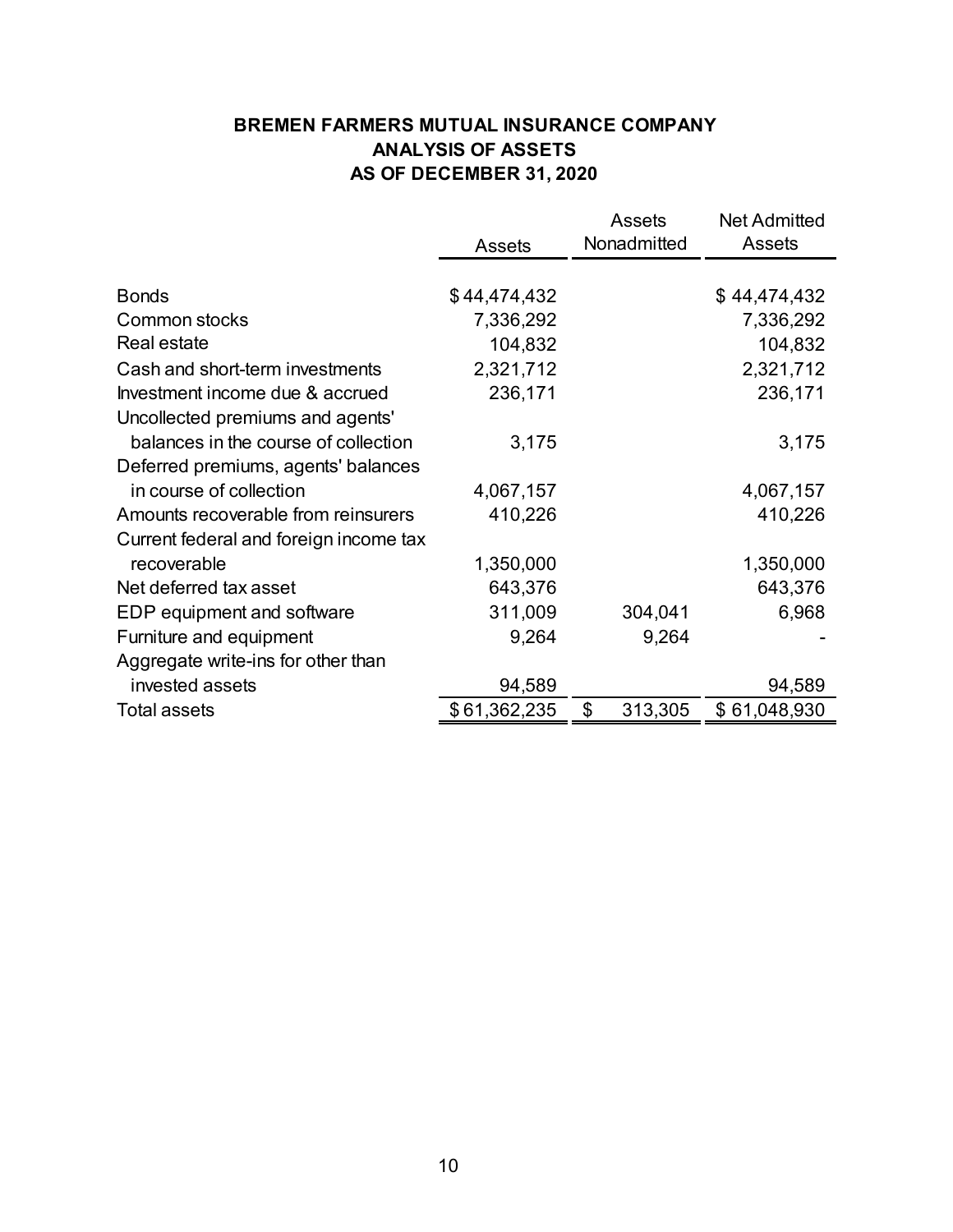# **BREMEN FARMERS MUTUAL INSURANCE COMPANY LIABILITIES, SURPLUS AND OTHER FUNDS AS OF DECEMBER 31, 2020**

| Losses                                           | \$<br>3,351,486 |
|--------------------------------------------------|-----------------|
| Loss adjustment expenses                         | 140,919         |
| Commissions payable                              | 612,090         |
| Other expenses                                   | 270,920         |
| Taxes, licenses and fees                         | 145,082         |
| Current federal and foreign income taxes         | 1,779,369       |
| Unearned premiums                                | 14,883,146      |
| Advance premiums                                 | 499,153         |
| Ceded reinsurance premiums payable               | 128,000         |
| Funds held by company under reinsurance treaties | 87,000          |
| <b>Total liabilities</b>                         | \$21,897,165    |
| Unassigned funds                                 | \$39,151,765    |
| Surplus as regards policyholders                 | \$39,151,765    |
| Total liabilities, surplus and other funds       | \$61,048,930    |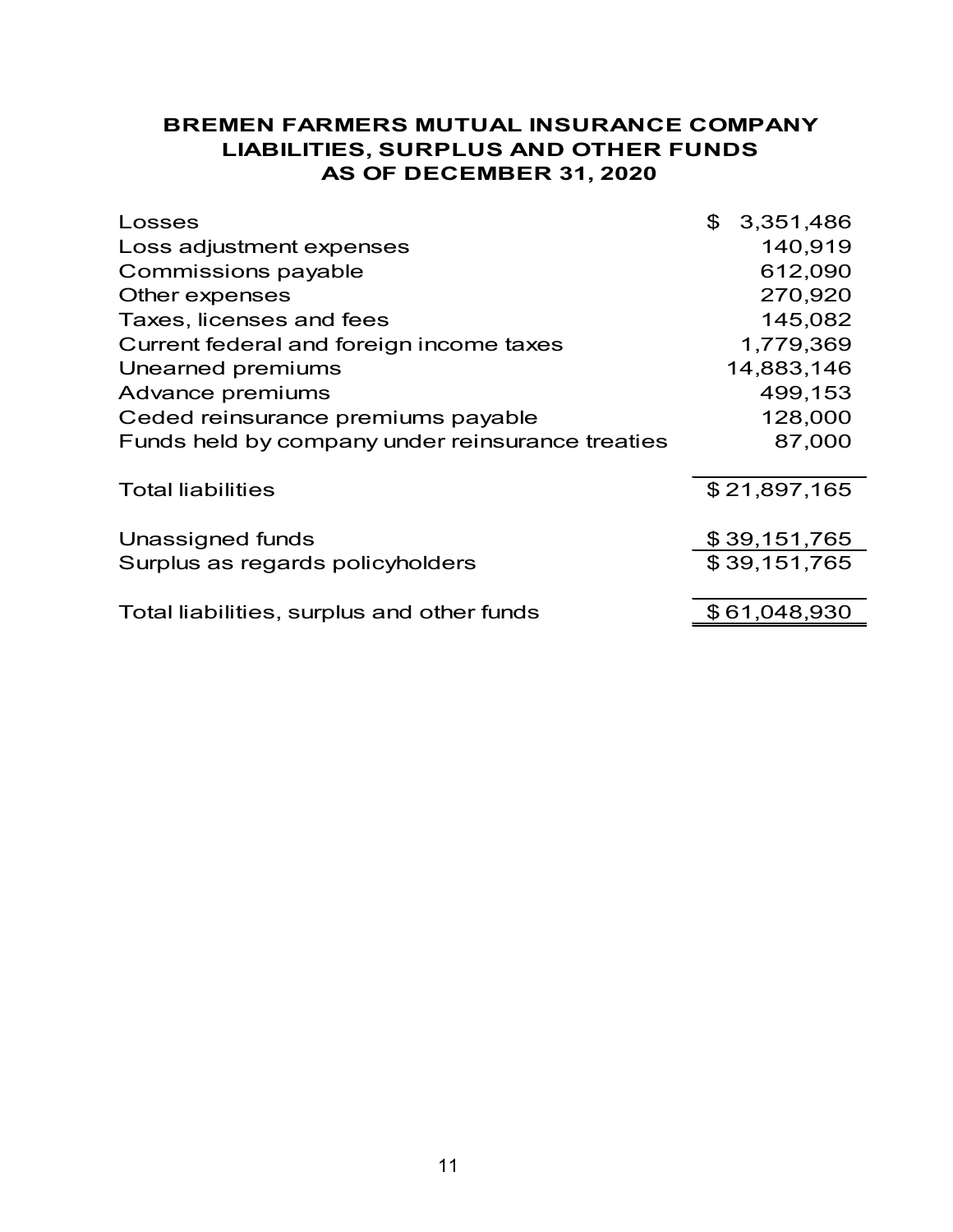# **BREMEN FARMERS MUTUAL INSURANCE COMPANY STATEMENT OF INCOME FOR THE YEAR ENDED DECEMBER 31, 2020**

## **UNDERWRITING INCOME**

| <b>Premiums earned</b>                                       | \$25,102,564    |
|--------------------------------------------------------------|-----------------|
| <b>DEDUCTIONS</b>                                            |                 |
| Losses incurred                                              | 10,660,602      |
| Loss adjustment expenses incurred                            | 1,177,506       |
| Other underwriting expenses incurred                         | 7,251,941       |
| Total underwriting deductions                                | \$19,090,049    |
| Net underwriting gain or (loss)                              | \$6,012,515     |
| <b>INVESTMENT INCOME</b>                                     |                 |
| Net investment income earned                                 | \$<br>935,885   |
| Net realized capital gains                                   | 2,048,072       |
| Net investment gain or (loss)                                | \$2,983,957     |
| <b>OTHER INCOME</b>                                          |                 |
| Net gain (loss) from agents' or premium balances charged off | \$              |
| Finance and service charges not included in premiums         | 382,715         |
| Aggregate write-ins for miscellaneous income                 | (2,823)         |
| Total other income                                           | \$<br>379,892   |
| Net income before dividends and federal income taxes         | \$<br>9,376,364 |
| Dividends to policyholders                                   |                 |
| Net income after dividends and before federal income taxes   | \$<br>9,376,364 |
| Federal income taxes incurred                                | 1,804,382       |
| Net income                                                   | \$<br>7,571,982 |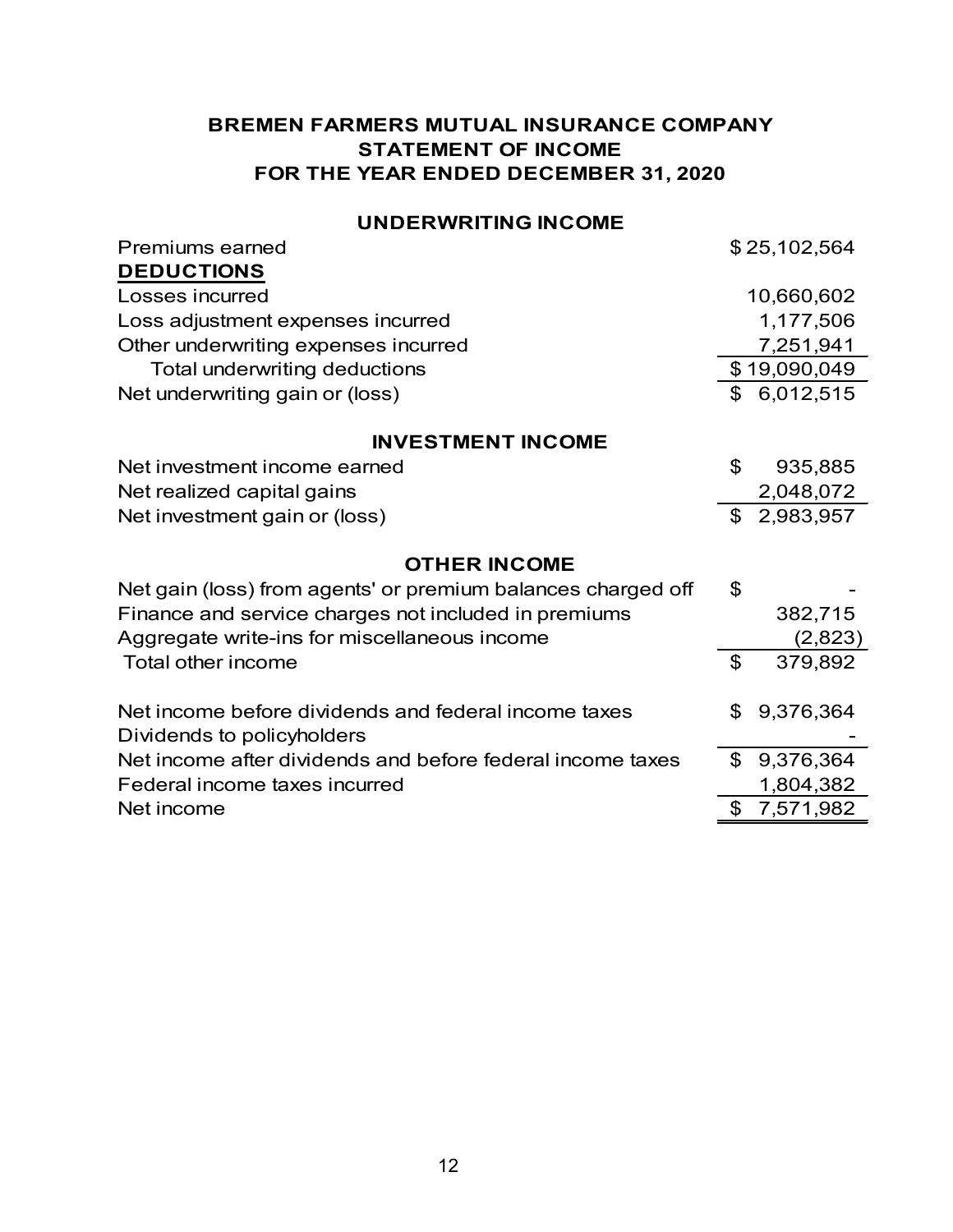## **CAPITAL AND SURPLUS ACCOUNT RECONCILIATION OF CAPITAL AND SURPLUS SINCE LAST EXAMINATION BREMEN FARMERS MUTUAL INSURANCE COMPANY**

| Surplus as regards policyholders, December 31, 2016 |      |             | \$<br>21,006,571   |
|-----------------------------------------------------|------|-------------|--------------------|
|                                                     |      |             |                    |
| Net income                                          | 2017 | \$2,011,875 |                    |
|                                                     | 2018 | 3,862,380   |                    |
|                                                     | 2019 | 3,327,607   |                    |
|                                                     | 2020 | 7,571,982   | 16,773,844         |
| Change in net unrealized capital gains              | 2017 | 1,445       |                    |
| or (losses)                                         | 2018 | (264, 646)  |                    |
|                                                     | 2019 | 642,950     |                    |
|                                                     | 2020 | 1,208,499   | 1,588,248          |
|                                                     |      |             |                    |
| Change in net deferred income tax                   | 2017 | (463, 311)  |                    |
|                                                     | 2018 | (2,847)     |                    |
|                                                     | 2019 | 38,568      |                    |
|                                                     | 2020 | (16, 763)   | (444, 353)         |
| Change in nonadmitted assets                        | 2014 | 73,538      |                    |
|                                                     | 2015 | 103,085     |                    |
|                                                     | 2016 | 20,896      |                    |
|                                                     | 2017 | 29,936      | 227,455            |
|                                                     |      |             |                    |
| Surplus as regards policyholders, December 31, 2020 |      |             | \$<br>39, 151, 765 |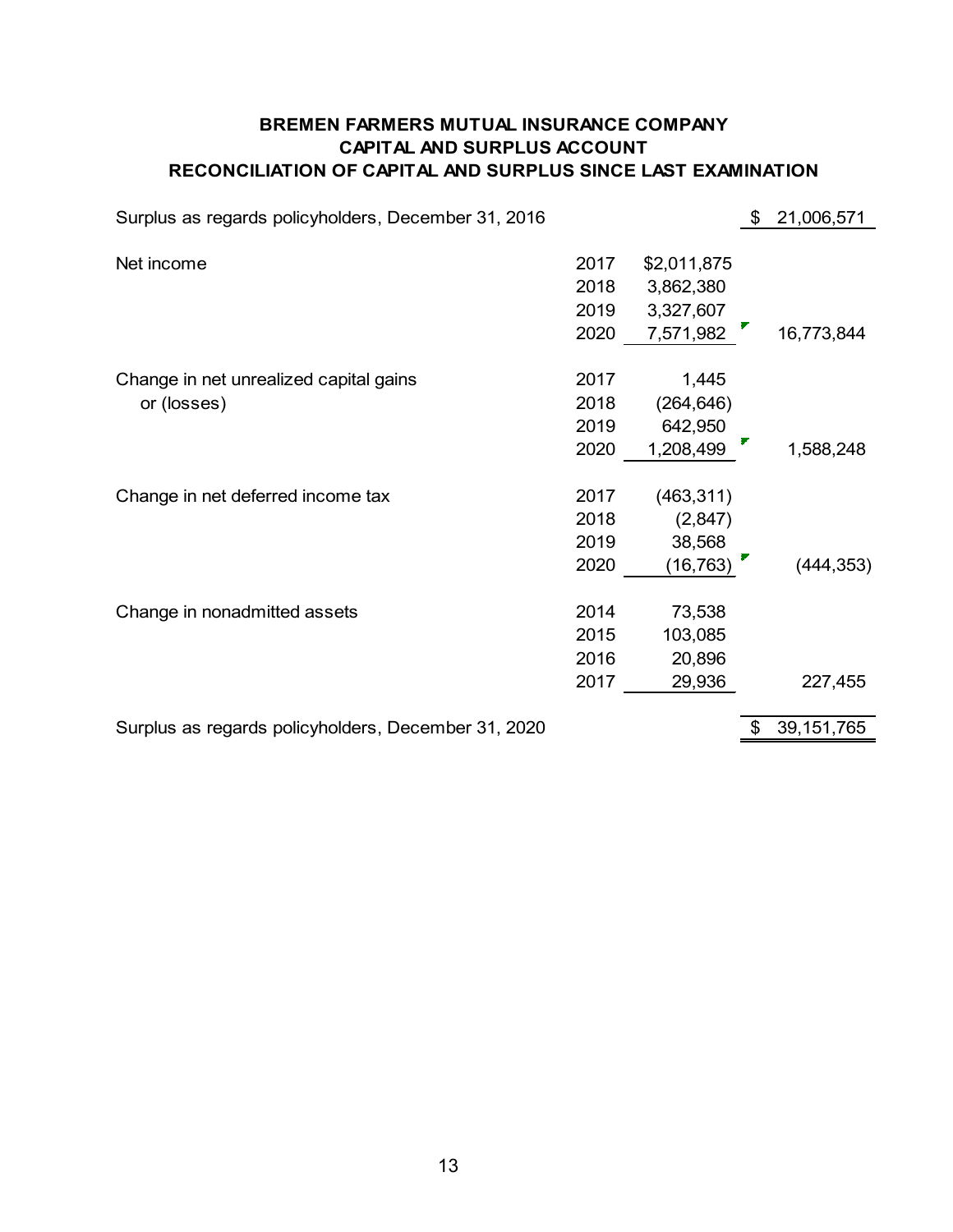## **ANALYSIS OF CHANGES IN FINANCIAL STATEMENTS**

No adjustments were made to surplus as a result of this examination. The capital and surplus of the Company, as of December 31, 2020, was \$39,151,765, which was the same amount, reported by the Company in its 2020 filed Annual Statement.

## **COMMENTS ON FINANCIAL STATEMENTS**

No comments on the financial statements were identified that warranted inclusion in this Report on Examination.

## **SUBSEQUENT EVENTS**

The COVID-19 pandemic has continued to develop throughout 2020 and into 2021, with significant uncertainty remaining regarding the full effect of COVID-19 on the U.S. and global insurance and reinsurance industry. At the time of releasing this report, the examination's review noted that there has not been a significant impact to the Company. However, the Department will continue to closely monitor the impact of the pandemic on the Company and will take necessary action if concerns arise.

## **SUMMARY OF RECOMMENDATIONS**

No recommendations for the Company were identified that warranted inclusion in this Report on Examination.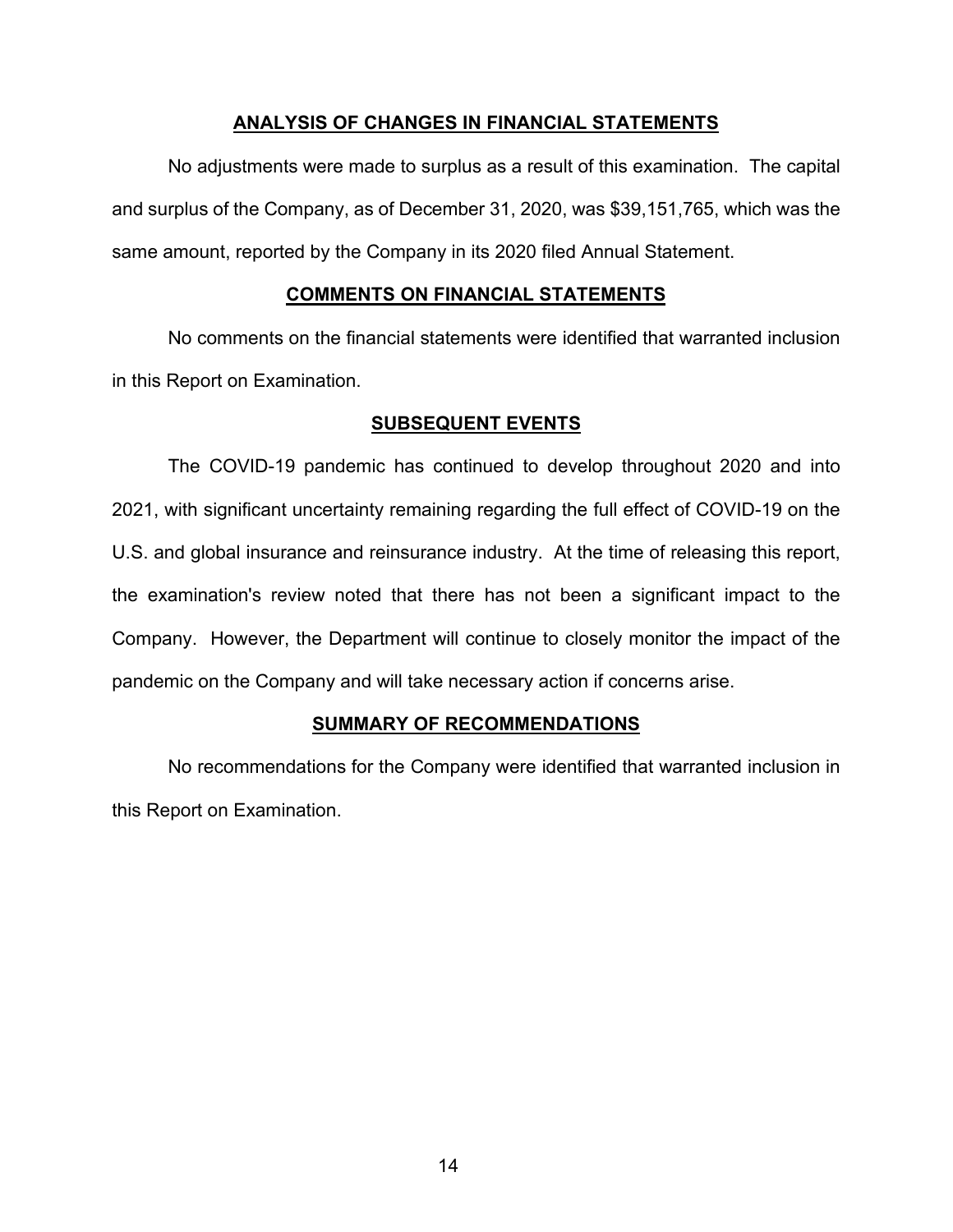#### **CONCLUSION**

The officers of the Company provided the necessary assistance and cooperation during the course of this examination. In addition to the undersigned, Mr. Shane Mead, CISA, CISM, CRISC, an Information Systems Examiner and Ms. Tamara House, CFE, a Senior Insurance Examiner, all representing the Department, participated in this examination.

Respectfully submitted,

**Tamara House, CFE Senior Financial Examiner** Kansas Insurance Department

### **SUPERVISION**

The examination process has been monitored and supervised by the undersigned. The examination report and supporting workpapers have been reviewed and approved. Compliance with NAIC procedures and guidelines as contained in the Handbook has been confirmed except where practices, procedures and applicable regulations of the

Department and statutes of the State of Kansa

Levi Nwasoria, CPA, CFE **Chief Examiner** Kansas Insurance Department